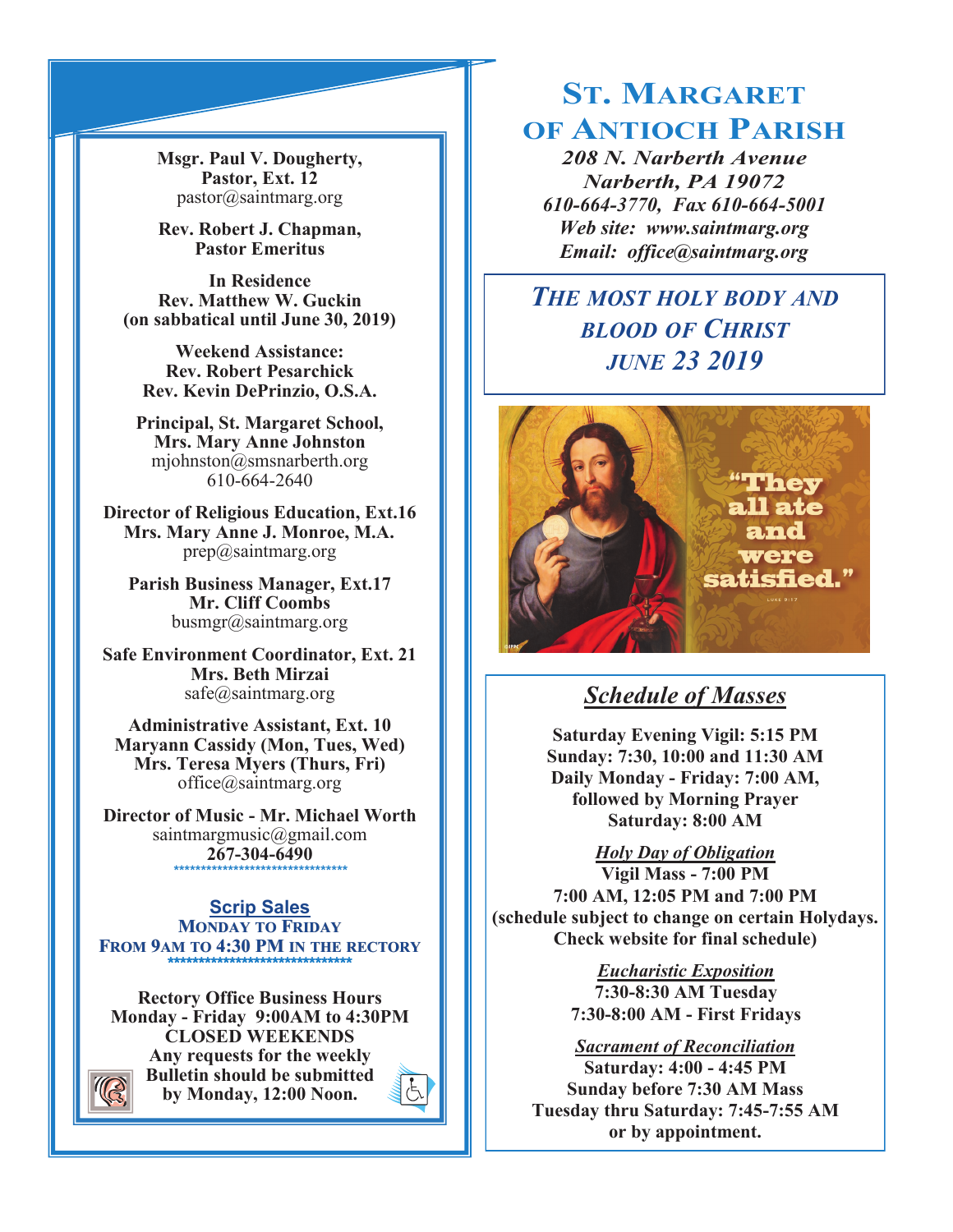# *THE MOST HOLY BODY AND BLOOD OF CHRIST*

#### *Reflection by Rev. Leonard N. Peterson*

 Those charitable appeals that land in our mailboxes seem to have a way of multiplying. Yet I find there is a special power in any appeal that calls for aid to those who hunger.

 If you have ever gone on a diet to lose weight, or even fasted authentically during Lent, you know there is the slight pain in your stomach. But in those two situations there is certainly no real fear, because we know that just behind the refrigerator door lies the comfort of available food. Not true for those starving people on our planet.

 Jesus knew all about physical hunger. He fasted for forty days. Being "like us in all things but sin," He experienced the pain of hunger. But He also knew much about our spiritual hunger for God. For union with our Maker, which whether or not we acknowledge it, is "hard wired" in our makeup.

 We may try to stifle this other form of hunger with all kinds of "stuffing." You know what I mean. It's all those distractions we permit. The tangible toys of material success. The hobbies that become habits. Or the habits that become addictions. But we remain hungry long after the initial attraction of those things is gone.

 The goodness of God is everlasting. He has a long record of feeding us. The Hebrews had manna to survive in their desert wanderings. The five thousand had their fill of bread and fish. But on the night of the Last Supper we learned that those were mere foreshadows of what He would do with the Passover bread and wine. Quite simply, the real Jesus took real bread and real wine and changed them into Himself. This He followed with the command to do this in His memory.

 Two months ago, on Holy Thursday, we were too distracted by Our Lord's awful agony in the garden; His powerful gesture of foot washing; His creation of the New Testament priesthood and even the tragic betrayal of Judas to give our full attention to the Eucharist. So each year the Church puts this feast of "Corpus Christi" on the calendar to focus on the most precious of the seven gifts of the sacraments. It is this jewel that is, in her way of expressing it officially, "the source and summit" of the Christian life. The main reason for the Church's existence. The principal reason for the priesthood.

 It is important for us Catholics that we be very clear in how we differ from Protestant Christians, who believe that the Eucharist is only a symbol. That Christ was only speaking metaphorically. We instead believe that the bread and wine, consecrated at the Mass, through the words of Christ spoken by the celebrating priest, really and truly become the living Body and Blood of Jesus Christ.

 Even if this feeding seems to have no immediate effect, our souls have been fed. Spiritual hunger is satisfied. Through the Eucharist our faith has the chance to be renewed. Also, our hope becomes reinvigorated and our charity is re-energized. This means ultimately that none of us need go spiritually hungry ever again. Humbly we pray *"Our Father, who art in heaven, give us this day our daily Bread."*

# **Mass Intentions**

**MONDAY, June 24 7:00 AM Erma Schaffer** 

**TUESDAY, June 25 7:00 AM Eileen McGowan**

**WEDNESDAY, June 26 7:00 AM Robert Giuliani THURSDAY, June 27**

**7:00 AM Robert & Louise Urbani**

**FRIDAY, June 28 7:00 AM James Wintz**

**SATURDAY, June 29 8:00 AM George Constantine**

**Msgr. Dougherty offers a Mass each Sunday for all the parishioners and for those enrolled in the church memorial fund.**

# **Weekend Mass Schedule June 29-30**

*(Priest scheduled is subject to change)* **Saturday, June 29** 5:15 PM - Msgr. Dougherty **Sunday, June 30** 7:30 AM - Fr. DePrinzio 10:00 AM - Fr. Pesarchick 11:30 AM - Msgr. Dougherty

| <b>THE STEWARDSHIP REPORT</b>              |              |         |
|--------------------------------------------|--------------|---------|
| Weekend of June 16, 2019:                  | S.           | 8,733   |
| <b>Including Electronic Funds Transfer</b> | \$.          | 687     |
| Mail In:                                   |              | \$1,031 |
| <b>Parish On Line:</b>                     | <sup>S</sup> | 1,180   |
| <b>Envelopes:</b>                          |              | 174     |

**The Weekend of June 17, 2018: \$8,365**

**I sincerely thank you for continuing to live faithful stewardship. God bless you and your families. Msgr. Dougherty**

**NEW ONLINE GIVING** - Saint Margaret Parish TGiving Parish has arranged a new, secure method of online giving. You can now set up all your second collections in advance. Create or login to your Parish Giving account by going to the Parish website and clicking on the logo at the lower right or **<https://tinyurl.com/StMargGiving>**.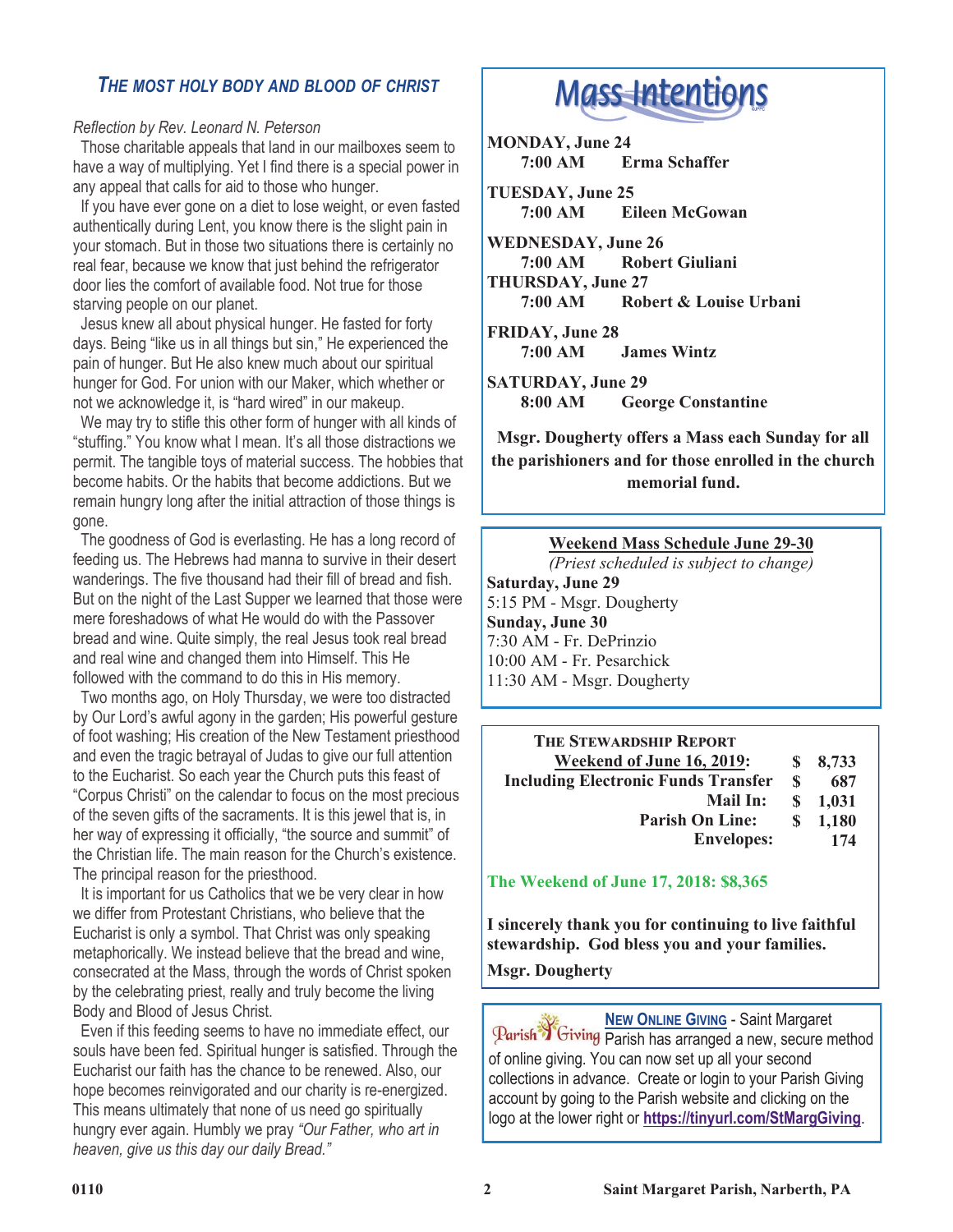# **From the Pastor**

**The Solemnity of the Most Holy Body and Blood of Christ** – Today we celebrate the great gift the Lord left us, his own Body and Blood to be shared with us through the celebration of the Eucharist. We are blessed to share powerfully in divine life when we receive the Lord's Body and Blood in Holy Communion. This annual Feast is to help us appreciate anew the wonderful gift that is so readily available to us. To live life fully by walking in the ways of the Lord we need the grace of God. Our humanity with its weaknesses and limits needs to be lifted up by the presence of God within us. A wonderful way that the Lord does this is through sharing his Body and Blood with us. Pope John Paul II spoke often of Eucharistic amazement. We should be filled with wonder and awe that the Lord loves us so much that he shares his very own life with us. May we come to receive the gift of the Body and Blood of Our Lord with hearts that are filled with amazement at the wonder of God's love for us and the divine power and beauty of the gift he gives to us.

**Religious Freedom Week** – The United States Conference of Catholic Bishops has designated this week (June 22- 29), near July 4, the date of birth of our country, as a time to extol the value of religious freedom. Many of the people from Europe who came to settle in this land prior to the establishment of our country came in order that they might be able to freely practice their religion. Our country was founded on principles of basic human rights, one of which is freedom of religion. We need to be attentive to making sure that this right is always preserved and honored in our nation. The Bishops want us to be aware of the threats that can arise to compromise our ability to freely practice our faith

**Vacation Bible School** – This week some of our young children will be in our School every morning to participate in Vacation Bible School. This year's program has been designed by our parishioner, Rob Evans. Our children will be guided to a deeper appreciation of the Lord's presence with us at Mass.

**Blood Drive** – Our Parish will host a Red Cross Blood Drive on July 3 in our School Cafeteria. See the information on the Drive in this Bulletin. Those who can are encouraged to participate by offering their blood to be used to assist those who are in need of this precious gift.



# **Church Teaching: The Sacred Heart of**

**Jesus** – Jesus knew and loved us each and all during his life, his agony, and his Passion and gave himself up for each one of us: The Son of God loved me and gave himself for

me. He has loved us all with a human heart. For this reason, the Sacred Heart of Jesus, pierced by our sins and for our salvation, is quite rightly considered the chief sign and symbol of that love with which the divine Redeemer continually loves the eternal Father and all human beings without exception. (from the Catechism of the Catholic Church)

**Spiritual Thought** – Let us come to God not with our feet but with our affections; let us come not by moving from one place to another, but by loving. When someone is transported by the heart, he or she changes affection by the movement of the heart. (St. Augustine)

**A Little Humor** - One day, a housework-challenged husband decided to wash his sweatshirt. Seconds after he stepped into the laundry room, he shouted to his wife, "What setting do I use on the washing machine?" "It depends," she replied. "What does it say on your shirt?" He yelled back, "Texas A&M."

## **REBOOT! - with Chris Stefanick \*\*\*\*\*IMPORTANT UPDATE: VENUE CHANGE\*\*\*\*\***

**Please be advised that the location for Chris Stefanick's REBOOT event on October 10 has been changed to Archbishop Carroll High School Auditorium.** This change was made due to some unforeseen logistical obstacles at Presentation B.V.M.; we are grateful to Father Montero for suggesting Archbishop Carroll and to the Carroll Administration for opening their doors to us! God is good! Tickets are available online and at the St. Margaret Rectory. Current ticket holders will be notified by email and/or telephone with instructions for their use. If you have any questions about REBOOT! Please contact Chris Maguire at csmaguire@comcast.net.

# **Our REBOOT! Team is Expanding!**

With just four months to go until Chris Stefanick comes to share REBOOT! with us, our team is meeting monthly to continue in prayer, reflection, and planning. We have a strong group of parishioners from St. Margaret's and other neighboring parishes. Want to learn more about Chris Stefanick and why you should be at REBOOT? Our next meeting is Wednesday, July 10 at 10 AM (Rectory) and 7 PM (Antioch Annex). Come to the time that works with your schedule. Questions? Please contact Chris Maguire at csmaguire@comcast.net.

**Augustine's Brothers** – This is an organization for men who are struggling with pornography. Meetings are held at the Cathedral-Basilica in Philadelphia. Call: 800-348-0758. Email: [CathedralPhilly@AugustinesBrothers.org](mailto:CathedralPhilly@AugustinesBrothers.org) or go to www.AugustinesBrothers.org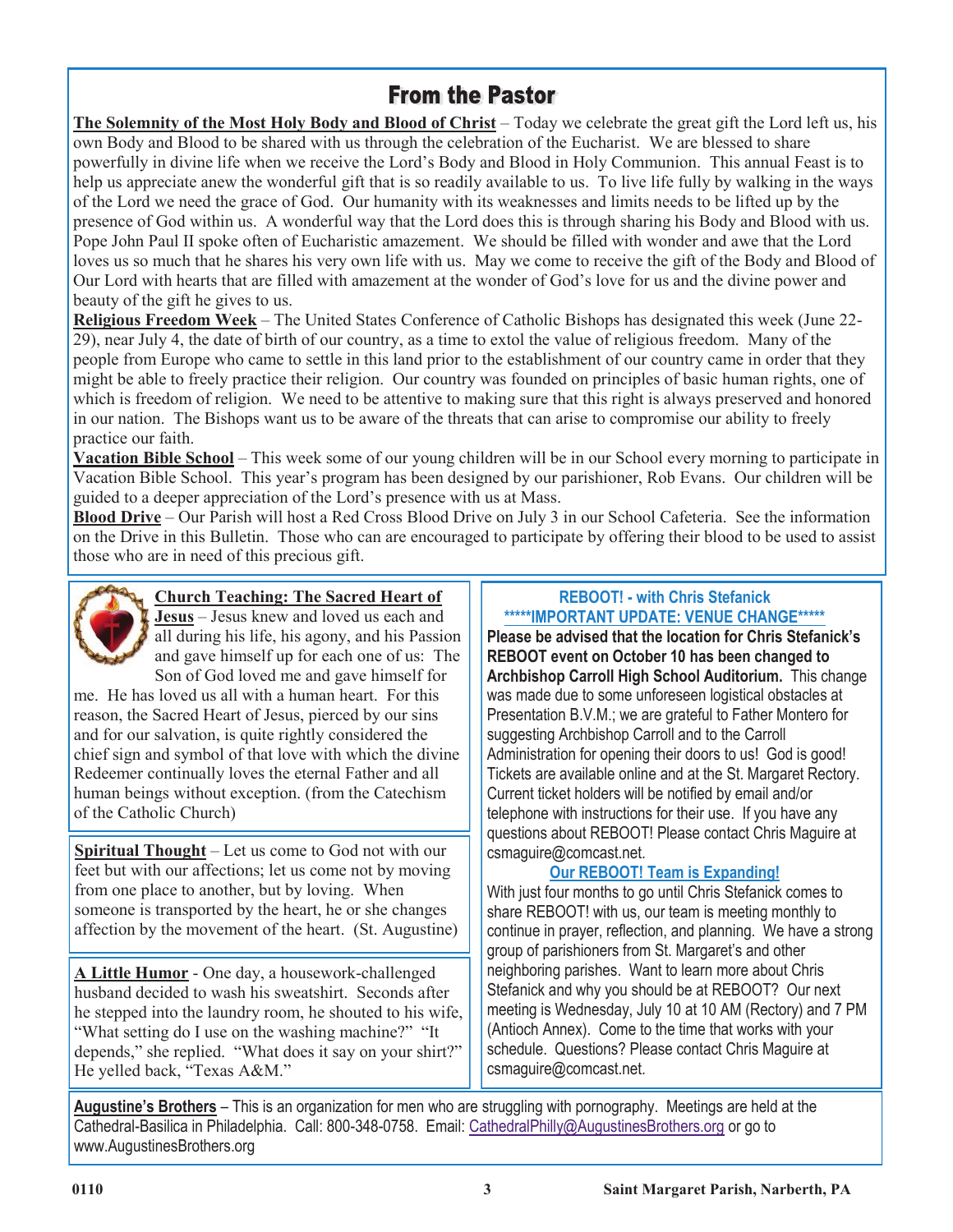

# **St. Margaret Parish Blood Drive Wednesday, July 3, 2019, 2PM - 7PM in the St. Margaret School Cafeteria**

Sign up at redcrossblood.org using sponsor code **SMRCCNarberth.** Blood supplies

are generally low in the summer. We have 60 slots to fill and need your help!! If you are unable to donate but would like to volunteer, or if you have any questions, email Christina Braun at

christinabraun2002@yahoo.com.

*All presenting donors receive a Red Cross T-shirt*.



**The Little Sisters of the Poor** are celebrating their 150th anniversary of coming to Philadelphia. Volunteers for the Little Sisters of

the Poor will be at the doors after all Masses today, selling Pot of Gold raffle tickets. Tickets are \$150 with proceeds going to the care of the 96 elderly poor Residents of Holy Family Home. Only 2,000 tickets will be sold and there are 3 great prizes: \$25,000, \$10,000 and \$5,000! Ticket buyer and a guest may also attend the luncheon and drawing at Drexelbrook on September 8. Please help make this a successful fundraising event for the Little Sisters. Thank you for your generous support.

# *Young Adult Emmaus Retreat (18-25 Single or Married)*

# *Theme - Jesus Began to Walk With Them (Lk 24:15)*

Malvern Retreat House - Friday, June 28, 2019,

6:30 PM (dinner) to Saturday, June 29, 2019, 12 Noon (lunch).

Directed by: Fr. Jim Otto (Pastor, Sacred Heart, Philadelphia) and Fr. John Wackerman (Pastor, Queen of the Universe, Levittown).

Register online at malvernretreat.com/register, or call 610-644-0400. Cost: \$100 includes all amenities (lodging, food, etc.)

*Any young adult who wants more information or wants to attend but cannot afford \$100, should call 610-622-4257*.

# **Job Opportunity**

There is an immediate opening for a Full Time Sacristan/Church Maintenance Manager for St. John Vianney Church, Gladwyne, who will attend to the environment for worship and monitor and maintain the Church and its buildings for use. If interested, contact the Business Manager at 610-642-0938, or email susan@sjvgladwyne.com.



**We welcome into the Church:** *Owen Michael Gilbode, son of Michael and Greta Gilbode.* 

Congratulations to the family on the Baptism of their child.

#### **Mission Masses Archdiocese of Philadelphia Pontifical Mission Societies** *"Do this in memory of Me"*

 Throughout the year, people want to remember their loved ones in a spiritual way. The Holy Sacrifice of the Mass is the perfect offering made to God because it is Christ Himself who is priest and sufferer.

 The benefits of each Mass are infinite and include the whole world. The Blood of the new and everlasting covenant was *"shed for you and for all."* Those who have holy Mass offered and those for whom a Mass is offered partake in a special way of the grace of the Eucharistic sacrifice.

 A Mission priest will celebrate Mass for you, a friend or family member, living or deceased. Your Mass Offering is a special help to a Mission priest, poor himself and serving among the poorest of the human family. Mass intentions are sent to priests in Mission dioceses world wide - to Africa, Asia, islands of the South Pacific and remote regions of Latin America. For more information, or to have a Mass celebrated by a Missionary priest, please visit phillymissions.org or call 215-587-3944.

#### **Saint Joseph's University Ignatian Spirituality and Leadership Conference July 26, 2019**

 St. Ignatius of Loyola was one of the most effective leaders in human history. His methods and practices allowed him to establish and lead one of the world's most successful organizations, the Society of Jesus. We invite you to learn new tools for enhancing selfawareness and methods for personal discernment and healthy group process. Feel energized, inspired and ready to lead for the greater good!

# *Keynote addresses*

**Towards Redeeming the Mess: Ignatian Spirituality and the Exercise of Authority** - Rev. Brian McDermott, S.J., Georgetown University.

**Leadership with a Capital L** - Rev. Benjamin Hawley, S.J., Holy Trinity Parish, Washington, D.C.

To register, visit https://sites.sju.edu/mission/ignatianspirituality-and-leadership-conference/. For more information, email pesnouf@sju.edu or call 610-660- 3290.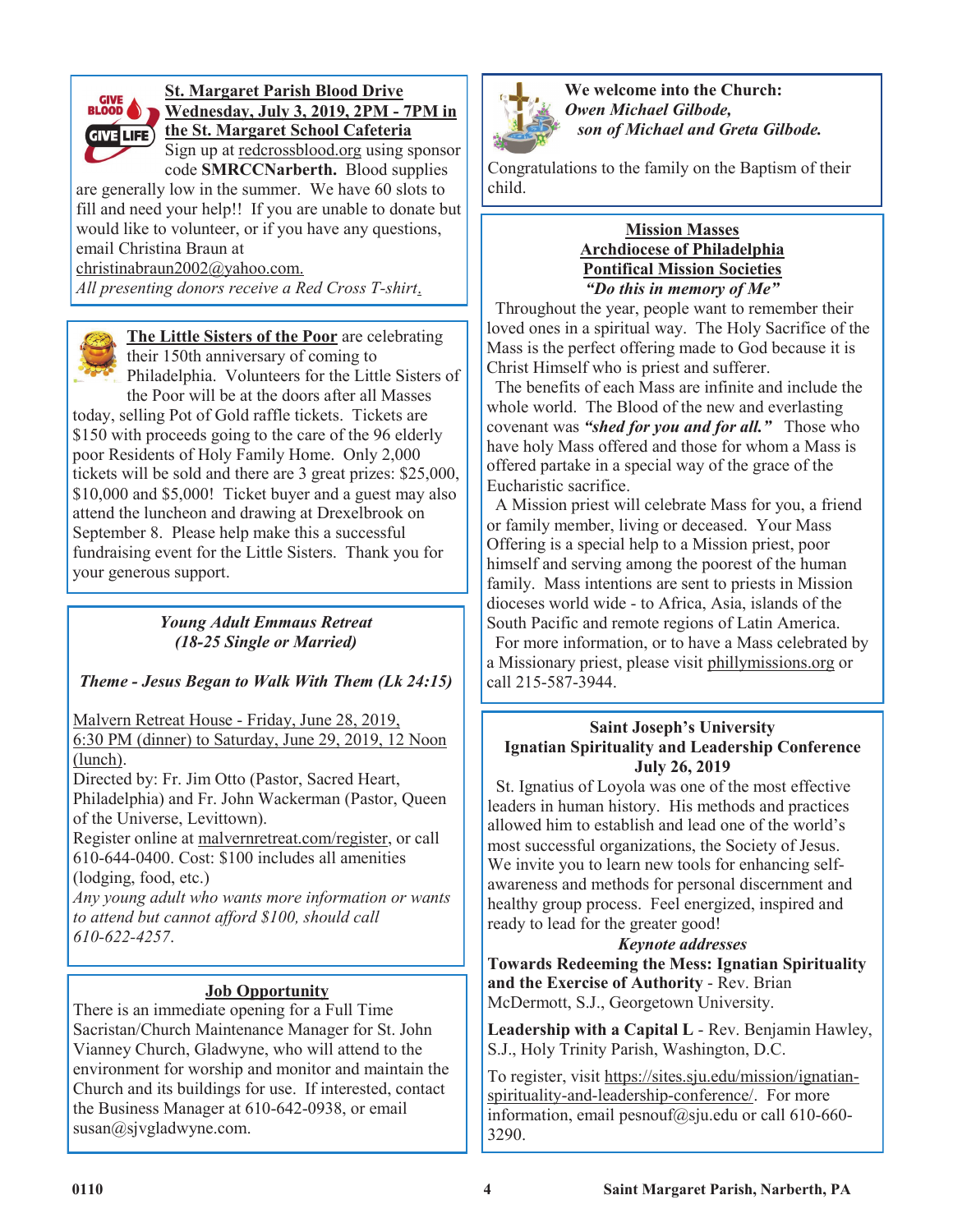

*Habitat ReStore Recap* A big **THANK YOU** to all who contributed

donations to the Habitat ReStore Collection Drive on June 1! We almost filled the truck with household items which Habitat can resell at their store in South Philadelphia. The proceeds will be used to support their mission of building or rehabbing houses for low-income families in the greater Philadelphia Area. In addition, this keeps those items out of landfills and into homes for further use by the new buyers! Thanks again to all for supporting this event.



# **July 8-18, 2019**

A residential, college-accredited summer program at **St. Charles Borromeo Seminary**, PCSP offers young men entering their junior or senior year of high school a robust introduction to the great intellectual and spiritual heritage of the Church. They will have the opportunity to study and discuss "the best that has been taught and said in the world," while earning three college credits! This year's theme is *Truth, Beauty, Goodness*. Along with robust participation in the prayer life of the Church at St. Charles Borromeo Seminary, there are weekend cultural excursions to the Art Museum and Cathedral. Scholarships available! For more information and to apply, visit PhiladelphiaCatholicScholars.org. **Registration deadline is this month**.

**GOING DEEPER** - **July 28 - August 1** Now in its second year, **Going Deeper** is held at the Spiritual Year House, Conshohocken and includes service projects, as well as daily Mass, prayer, fellowship, and great talks for **high school junior and senior men.** For more information, visit heedthecall.org/goingdeeper, or call or email Sue Matour, Associate Director, at 610-667-5778 or [smatour@archphila.org.](mailto:smatour@archphila.org)

**Volunteers Needed -** Divine Providence Village and the Communities of Don Guanella are residential facilities for men and women with developmental disabilities. We are looking for volunteers to spend some time with one of our residents. For more information, please contact Sister Susan Lindinger, SSJ at 484-908-6753.

**HELPING OTHER PEOPLE IN EMERGENCY Week of June 23, 2019 Pam Owsik 610-659-7021 Please call as early in the week as possible**.



*Summer Novena of Hope Nine Mondays in June & July* Miraculous Medal The Miraculous Medal Shrine will host its annual summer

novena from June 3 through July 29. The theme for this novena is *Vincentian Saints, Models of Sanctity:*

**June 24 - (TBA) - St. Louise de Marillac and the Saints of the Daughters of Charity**

**July 1 - Fr. Thomas Sendlein, CM - Martyrs of China July 8 - Fr. Joseph G. Hubbert, CM - Martyrs of the French Revolution**

**July 15 - Fr. Francis W. Sacks, CM - The First Miraculous Medal Apparition**

**July 22 - Fr. Gemechu Y. Raga, CM - Saints of Ethiopia July 29 - Fr. John B. Freund, CM - Vincentian Saints Among Us**

The shrine is located at 500 East Chelten Ave., Philadelphia, PA. For more information, visit cammonline.org or email Colleen Buckley at CBuckley@Cammonline.org.



**Charismatic Retreat for men and women - August 2-4**

Retreat House Directed by world-renowned retreat directors Fr. James Blount

and Kathleen McCarthy. The Archdiocese of Philadelphia, Office of the Charismatic Renewal is cosponsoring this powerful retreat which will include preaching, teaching, healing services and so much more. Music by Mark Griswold. Be sure to register early for this popular retreat by calling 610-644-0400 or visiting www.malvernretreat.com.

# *Deaf Apostolate*

For the listing of Masses in American Sign Language or to register a child who is Deaf or hard of hearing in weekly Religion classes in American Sign Language, contact the Deaf Apostolate of the Archdiocese of Philadelphia. For information or to receive the Deaf Catholic Newsletter, email DeafCatholic@archphila.org or visit www.DeafCatholicPhilly.org.

**The Main Line Singles Dinner Club (Ages 52-66)**

Catholic men and women are cordially invited to share common interests and dine together twice a month. **Upcoming events:**

**Thursday, July 4**, when we will meet at 5:15 PM to carpool to Narberth Park for Fireworks and a boxed dinner.

**Sunday, July 14**, 6 PM, for "Post 4th of July House Party," at a member's home in Havertown or a nearby location. For more info, call Barb at 610-896-6542. Catholic men are encouraged to participate.